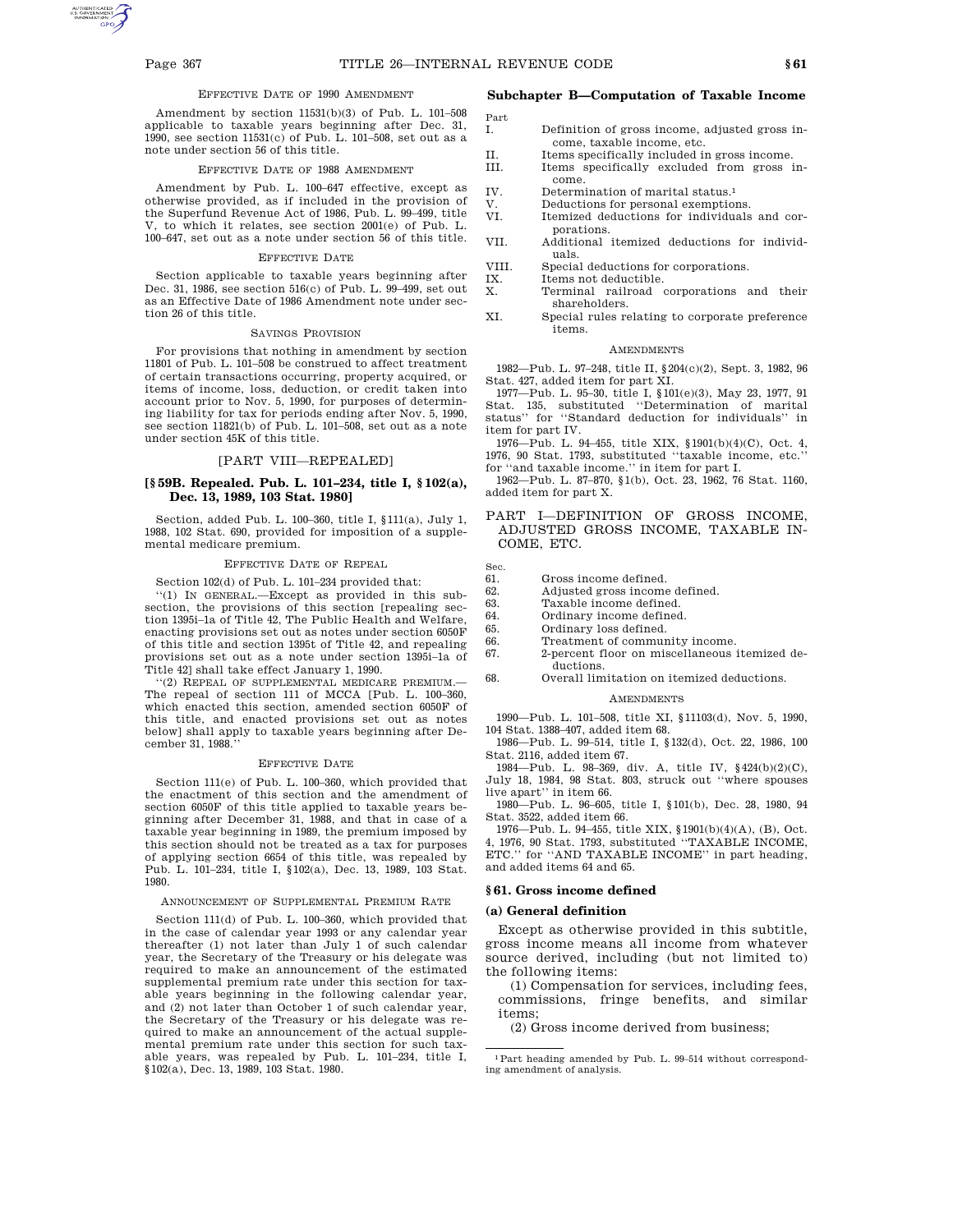(3) Gains derived from dealings in property;  $(4)$  Interest;

(5) Rents;

(6) Royalties;

(7) Dividends;

(8) Alimony and separate maintenance payments;

(9) Annuities;

(10) Income from life insurance and endowment contracts;

(11) Pensions;

(12) Income from discharge of indebtedness;

(13) Distributive share of partnership gross income;

(14) Income in respect of a decedent; and

(15) Income from an interest in an estate or trust.

#### **(b) Cross references**

**For items specifically included in gross income, see part II (sec. 71 and following). For items specifically excluded from gross income, see part III (sec. 101 and following).**

(Aug. 16, 1954, ch. 736, 68A Stat. 17; Pub. L. 98–369, div. A, title V, §531(c), July 18, 1984, 98 Stat. 884.)

**AMENDMENTS** 

1984—Subsec. (a)(1). Pub. L. 98–369 inserted reference to fringe benefits.

#### EFFECTIVE DATE OF 1984 AMENDMENT

Amendment by Pub. L. 98–369 effective Jan. 1, 1985, see section 531(h) of Pub. L. 98–369, set out as an Effective Date note under section 132 of this title.

#### TERMINATION DATE OF 1978 AMENDMENT

Pub. L. 95–615, §210(a), Nov. 8, 1978, 92 Stat. 3109, provided that: ''Title I of this Act [probably means sections 1 to 8 of Pub. L. 95–615, see Short Title of 1978 Amendment note under section 1 of this title] (other than sections 4 and 5 thereof) [amending section 167 of this title, enacting provisions set out as notes under this section and sections 61 and 62 of this title, and amending provisions set out as notes under sections 117, 167, and 382 of this title] shall cease to have effect on the day after the date of the enactment of this Act [Nov. 8, 1978].''

#### REGULATIONS

Pub. L. 95–427, §1, Oct. 7, 1978, 92 Stat. 996, as amended by Pub. L. 96–167, §1, Dec. 29, 1979, 93 Stat. 1275; Pub. L. 97–34, title VIII, §801, Aug. 13, 1981, 95 Stat. 349; Pub. L.

99–514, §2, Oct. 22, 1986, 100 Stat. 2095, provided that: ''(a) IN GENERAL.—No fringe benefit regulation shall be issued—

 $(1)$  in final form on or after May 1, 1978, and on or before December 31, 1983, or

''(2) in proposed or final form on or after May 1, 1978, if such regulation has an effective date on or before December 31, 1983.

''(b) DEFINITION OF FRINGE BENEFIT REGULATION.—For purposes of subsection (a), the term 'fringe benefit regulation' means a regulation providing for the inclusion of any fringe benefit in gross income by reason of section 61 of the Internal Revenue Code of 1986 [formerly I.R.C. 1954].

Pub. L. 95–615, §3, Nov. 8, 1978, 92 Stat. 3097, as amended by Pub. L. 99–514, §2, Oct. 22, 1986, 100 Stat. 2095, provided that no regulations be issued in final form on or after Oct. 1, 1977, and before July 1, 1978, providing for inclusion of any fringe benefit in gross income by reason of section 61 of the Internal Revenue Code of 1986 [formerly I.R.C. 1954], ceased to have effect on the day after Nov. 8, 1978, pursuant to section 210(a) of that Act.

#### NO GAIN RECOGNIZED FROM NET GIFTS MADE BEFORE MARCH 4, 1981

Section 1026 of Pub. L. 98–369, as amended by Pub. L. 99–514, §2, Oct. 22, 1986, 100 Stat. 2095, provided that:

''(a) IN GENERAL.—In the case of any transfer of property subject to gift tax made before March 4, 1981, for purposes of subtitle A of the Internal Revenue Code of 1986 [formerly I.R.C. 1954, 26 U.S.C. 1 et seq.], gross income of the donor shall not include any amount attributable to the donee's payment of (or agreement to pay) any gift tax imposed with respect to such gift.

 $'(b)$  GIFT TAX DEFINED.—For purposes of subsection (a), the term 'gift tax' means—

''(1) the tax imposed by chapter 12 of such Code [26 U.S.C. 2501 et seq.], and

''(2) any tax imposed by a State (or the District of Columbia) on transfers by gifts.

''(c) STATUTE OF LIMITATIONS.—If refund or credit of any overpayment of tax resulting from subsection (a) is prevented on the date of the enactment of this Act [July 18, 1984] (or at any time within 1 year after such date) by the operation of any law or rule of law (including res judicata), refund or credit of such overpayment (to the extent attributable to subsection (a)) may nevertheless be made or allowed if claim therefor is filed within 1 year after the date of the enactment of this Act.'

PAYMENT-IN-KIND TAX TREATMENT ACT OF 1983

Pub. L. 98–4, Mar. 11, 1983, 97 Stat. 7, as amended by Pub. L. 98–369, div. A, title X, §1061(a), July 18, 1984, 98 Stat. 1046; Pub. L. 99–514, §2, Oct. 22, 1986, 100 Stat. 2095; Pub. L. 100–647, title VI, §6252(a)(1), Nov. 10, 1988, 102 Stat. 3752, provided that:

''SECTION 1. SHORT TITLE.

''This Act may be cited as the 'Payment-in-Kind Tax Treatment Act of 1983'.

''SEC. 2. INCOME TAX TREATMENT OF AGRICUL-TURAL COMMODITIES RECEIVED UNDER A 1983 PAYMENT-IN-KIND PROGRAM.

''(a) INCOME TAX DEFERRAL, ETC.—Except as otherwise provided in this Act, for purposes of the Internal Revenue Code of 1986 [formerly I.R.C. 1954]—

''(1) a qualified taxpayer shall not be treated as having realized income when he receives a commodity under a 1983 payment-in-kind program,

''(2) such commodity shall be treated as if it were produced by such taxpayer, and

''(3) the unadjusted basis of such commodity in the hands of such taxpayer shall be zero.

''(b) EFFECTIVE DATE.—This section shall apply to taxable years ending after December 31, 1982, but only with respect to commodities received for the 1983 crop year.

'SEC. 3. LAND DIVERTED UNDER 1983 PAYMENT-IN-KIND PROGRAM TREATED AS USED IN FARM-ING BUSINESS, ETC.

''(a) GENERAL RULE.—For purposes of the provisions specified in subsection (b), in the case of any land diverted from the production of an agricultural commodity under a 1983 payment-in-kind program—

''(1) such land shall be treated as used during the 1983 crop year by the qualified taxpayer in the active conduct of the trade or business of farming, and

''(2) any qualified taxpayer who materially participates in the diversion and devotion to conservation uses required under a 1983 payment-in-kind program shall be treated as materially participating in the operation of such land during such crop year.

''(b) PROVISIONS TO WHICH SUBSECTION (a) APPLIES.— The provisions specified in this subsection are—

''(1) section 2032A of the Internal Revenue Code of 1986 (relating to valuation of certain farm, etc., real property),

''(2) section 6166 of such Code (relating to extension of time for payment of estate tax where estate consists largely of interest in closely held business),

''(3) chapter 2 of such Code (relating to tax on selfemployment income), and

''(4) title II of the Social Security Act [42 U.S.C. 401 et seq.] (relating to Federal old-age, survivors, and disability insurance benefits).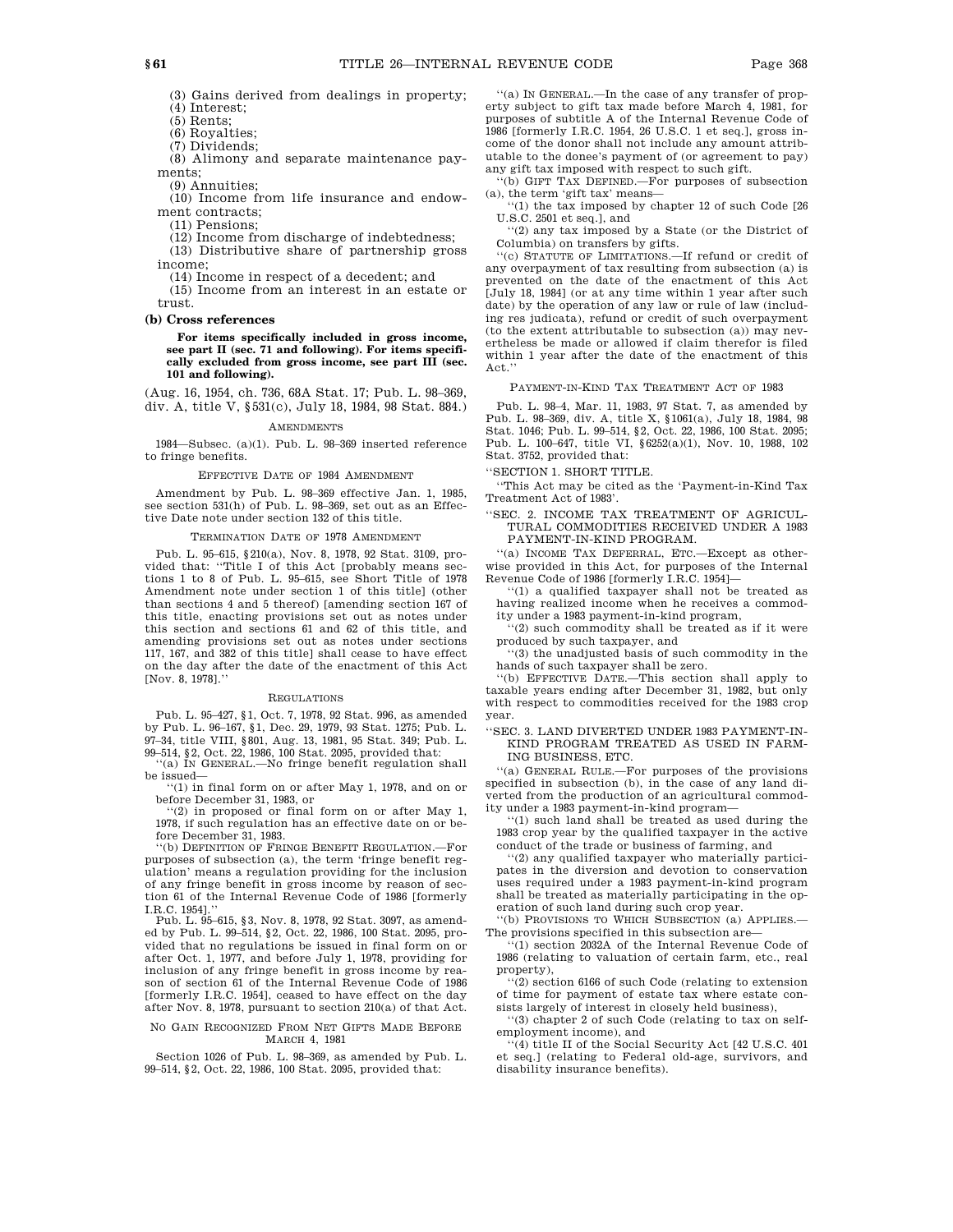''SEC. 4. ANTIABUSE RULES.

''(a) GENERAL RULE.—In the case of any person, sections 2 and 3 of this Act shall not apply with respect to any land acquired by such person after February 23, 1983, unless such land was acquired in a qualified acquisition.

''(b) QUALIFIED ACQUISITION.—For purposes of this section, the term 'qualified acquisition' means any acquisition—

''(1) by reason of the death of a qualified transferor, ''(2) by reason of a gift from a qualified transferor, or

''(3) from a qualified transferor who is a member of the family of the person acquiring the land.

''(c) DEFINITIONS AND SPECIAL RULES.—For purposes of this section—

''(1) QUALIFIED TRANSFEROR.—The term 'qualified transferor' means any person—

 $((A)$  who held the land on February 23, 1983, or

''(B) who acquired the land after February 23, 1983, in a qualified acquisition.

''(2) MEMBER OF FAMILY.—The term 'member of the family' has the meaning given such term by section 2032A(e)(2) of the Internal Revenue Code of 1986.

''(3) MERE CHANGE IN FORM OF BUSINESS.—Subsection (a) shall not apply to any change in ownership by reason of a mere change in the form of conducting the trade or business so long as the land is retained in such trade or business and the person holding the land before such change retains a direct or indirect

80-percent interest in such land. ''(4) TREATMENT OF CERTAIN ACQUISITIONS OF RIGHT TO THE CROP.—The acquisition of a direct or indirect interest in 80 percent or more of the crop from any land shall be treated as an acquisition of such land. ''SEC. 5. DEFINITIONS AND SPECIAL RULES.

''(a) GENERAL RULE.—For purposes of this Act— ''(1) 1983 PAYMENT-IN-KIND PROGRAM.—The term '1983 payment-in-kind program' means any program for the 1983 crop year—

''(A) under which the Secretary of Agriculture (or his delegate) makes payments in kind of any agricultural commodity to any person in return for—

''(i) the diversion of farm acreage from the production of an agricultural commodity, and

''(ii) the devotion of such acreage to conservation uses, and

''(B) which the Secretary of Agriculture certifies to the Secretary of the Treasury as being described

in subparagraph (A). ''(2) CROP YEAR.—The term '1983 crop year' means the crop year for any crop the planting or harvesting period for which occurs during 1983. The term '1984 crop year' means the crop year for wheat the planting and harvesting period for which occurs during 1984.

''(3) QUALIFIED TAXPAYER.—The term 'qualified taxpayer' means any producer of agricultural commodities (within the meaning of the 1983 payment-in-kind programs) who receives any agricultural commodity in return for meeting the requirements of clauses (i) and (ii) of paragraph (1)(A).

''(4) RECEIPT INCLUDES RIGHT TO RECEIVE, ETC.—A right to receive (or other constructive receipt of) a commodity shall be treated the same as actual receipt of such commodity.

''(5) AMOUNTS RECEIVED BY THE TAXPAYER AS REIM-BURSEMENT FOR STORAGE.—A qualified taxpayer reporting on the cash receipts and disbursements method of accounting shall not be treated as being entitled to receive any amount as reimbursement for storage of commodities received under a 1983 payment-in-kind program until such amount is actually received by the taxpayer.

''(6) COMMODITY CREDIT LOANS TREATED SEPA-RATELY.—Subsection (a) of section 2 shall apply to the receipt of any commodity under a 1983 paymentin-kind program separately from, and without taking into account, any related transaction or series of transactions involving the satisfaction of loans from the Commodity Credit Corporation.

''(b) EXTENSION TO WHEAT PLANTED AND HARVESTED IN 1984.—In the case of wheat—

''(1) any reference in this Act to the 1983 crop year shall include a reference to the 1984 crop year, and

''(2) any reference to the 1983 payment-in-kind program shall include a reference to any program for the 1984 year for wheat which meets the requirements of subparagraphs  $(A)$  and  $(B)$  of subsection  $(a)(1)$ .

''(c) REGULATIONS.—The Secretary of the Treasury or his delegate (after consultation with the Secretary of Agriculture) shall prescribe such regulations as may be necessary to carry out the purposes of this Act, including (but not limited to) such regulations as may be necessary to carry out the purposes of this Act where the commodity is received by a cooperative on behalf of the qualified taxpayer.''

[Section 1061(b) of Pub. L. 98–369 provided that: ''The amendments made by this section [amending Pub. L. 98–4 set out above] shall apply with respect to commodities received for the 1984 crop year (as defined in section 5(a)(2) of the Payment-in-Kind Tax Treatment Act of 1983 [Pub. L. 98–4, set out above] as amended by subsection (a)).'']

#### CANCELLATION OF CERTAIN STUDENT LOANS

Pub. L. 94–455, title XXI, §2117, Oct. 4, 1976, 90 Stat. 1911, as amended by Pub. L. 95–600, title I, §162, Nov. 6, 1978, 92 Stat. 2810; Pub. L. 99–514, §2, Oct. 22, 1986, 100 Stat. 2095, provided that no amount be included in gross income of an individual for purposes of 26 U.S.C. 61 by reason of the discharge made before Jan. 1, 1983 of the indebtedness of the individual under a student loan if the discharge was pursuant to a provision of the loan under which the indebtedness of the individual would be discharged if the individual worked for a certain period of time in certain geographical areas or for certain classes of employers.

REGULATIONS RELATING TO TAX TREATMENT OF CER-TAIN PREPUBLICATION EXPENDITURES OF PUBLISHERS

Pub. L. 94–455, title XXI, §2119, Oct. 4, 1976, 90 Stat. 1912, as amended by Pub. L. 99–514, §2, Oct. 22, 1986, 100 Stat. 2095, provided that:

''(a) GENERAL RULE.—With respect to taxable years beginning on or before the date on which regulations dealing with prepublication expenditures are issued after the date of the enactment of this Act [Oct. 4, 1976], the application of sections 61 (as it relates to cost of goods sold), 162, 174, 263, and 471 of the Internal Revenue Code of 1986 [formerly I.R.C. 1954] to any prepublication expenditure shall be administered—

''(1) without regard to Revenue Ruling 73–395, and

''(2) in the manner in which such sections were applied consistently by the taxpayer to such expenditures before the date of the issuance of such revenue ruling.

''(b) REGULATIONS TO BE PROSPECTIVE ONLY.—Any regulations issued after the date of the enactment of this Act [Oct. 4, 1976] which deal with the application of sections 61 (as it relates to cost of goods sold), 162, 174, 263, and 471 of the Internal Revenue Code of 1986 to prepublication expenditures shall apply only with respect to taxable years beginning after the date on which such regulations are issued.

''(c) PREPUBLICATION EXPENDITURES DEFINED.—For purposes of this section, the term 'prepublication expenditures' means expenditures paid or incurred by the taxpayer (in connection with his trade or business of publishing) for the writing, editing, compiling, illustrating, designing, or other development or improvement of a book, teaching aid, or similar product.

REIMBURSEMENT OF MOVING EXPENSES OF EMPLOYEES OF CERTAIN CORPORATIONS EXCLUDED FROM GROSS INCOME; CLAIM FOR REFUND OR CREDIT; LIMITATIONS; INTEREST

Pub. L. 86–780, §5, Sept. 14, 1960, 74 Stat. 1013, provided for the exclusion from gross income of any amount received after Dec. 31, 1949, and before Oct. 1, 1955, by em